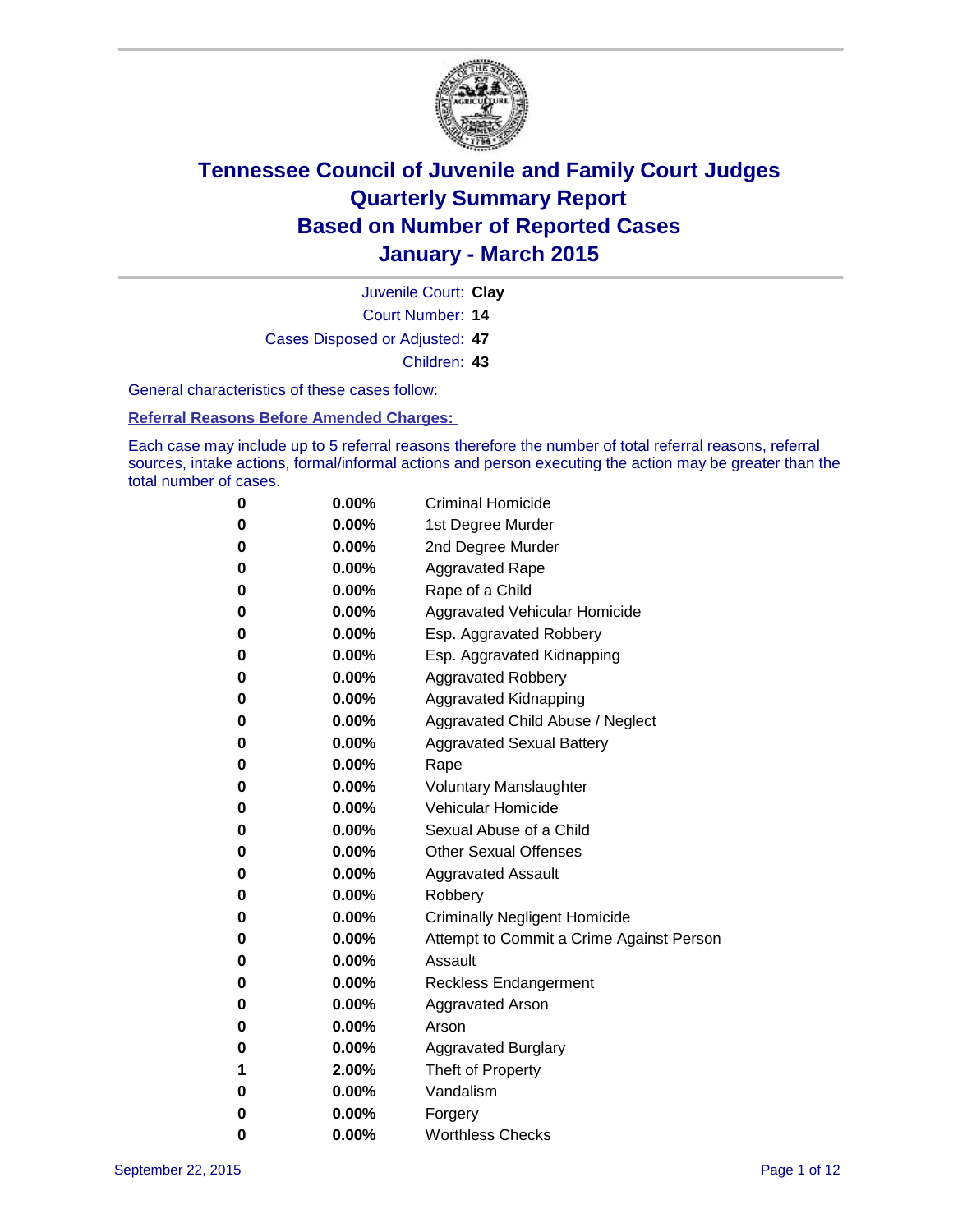

Court Number: **14** Juvenile Court: **Clay** Cases Disposed or Adjusted: **47**

Children: **43**

#### **Referral Reasons Before Amended Charges:**

Each case may include up to 5 referral reasons therefore the number of total referral reasons, referral sources, intake actions, formal/informal actions and person executing the action may be greater than the total number of cases.

| 0  | 0.00%  | Illegal Possession / Fraudulent Use of Credit / Debit Cards |
|----|--------|-------------------------------------------------------------|
| 0  | 0.00%  | <b>Burglary</b>                                             |
| 0  | 0.00%  | Unauthorized Use of a Vehicle                               |
| 0  | 0.00%  | <b>Cruelty to Animals</b>                                   |
| 0  | 0.00%  | Sale of Controlled Substances                               |
| 4  | 8.00%  | <b>Other Drug Offenses</b>                                  |
| 6  | 12.00% | <b>Possession of Controlled Substances</b>                  |
| 0  | 0.00%  | <b>Criminal Attempt</b>                                     |
| 0  | 0.00%  | Carrying Weapons on School Property                         |
| 0  | 0.00%  | Unlawful Carrying / Possession of a Weapon                  |
| 0  | 0.00%  | <b>Evading Arrest</b>                                       |
| 0  | 0.00%  | Escape                                                      |
| 0  | 0.00%  | Driving Under Influence (DUI)                               |
| 0  | 0.00%  | Possession / Consumption of Alcohol                         |
| 0  | 0.00%  | Resisting Stop, Frisk, Halt, Arrest or Search               |
| 0  | 0.00%  | <b>Aggravated Criminal Trespass</b>                         |
| 0  | 0.00%  | Harassment                                                  |
| 0  | 0.00%  | Failure to Appear                                           |
| 0  | 0.00%  | Filing a False Police Report                                |
| 0  | 0.00%  | <b>Criminal Impersonation</b>                               |
| 0  | 0.00%  | <b>Disorderly Conduct</b>                                   |
| 0  | 0.00%  | <b>Criminal Trespass</b>                                    |
| 0  | 0.00%  | <b>Public Intoxication</b>                                  |
| 0  | 0.00%  | Gambling                                                    |
| 23 | 46.00% | <b>Traffic</b>                                              |
| 0  | 0.00%  | <b>Local Ordinances</b>                                     |
| 1  | 2.00%  | Violation of Wildlife Regulations                           |
| 0  | 0.00%  | Contempt of Court                                           |
| 0  | 0.00%  | Violation of Probation                                      |
| 0  | 0.00%  | Violation of Aftercare                                      |
| 2  | 4.00%  | <b>Unruly Behavior</b>                                      |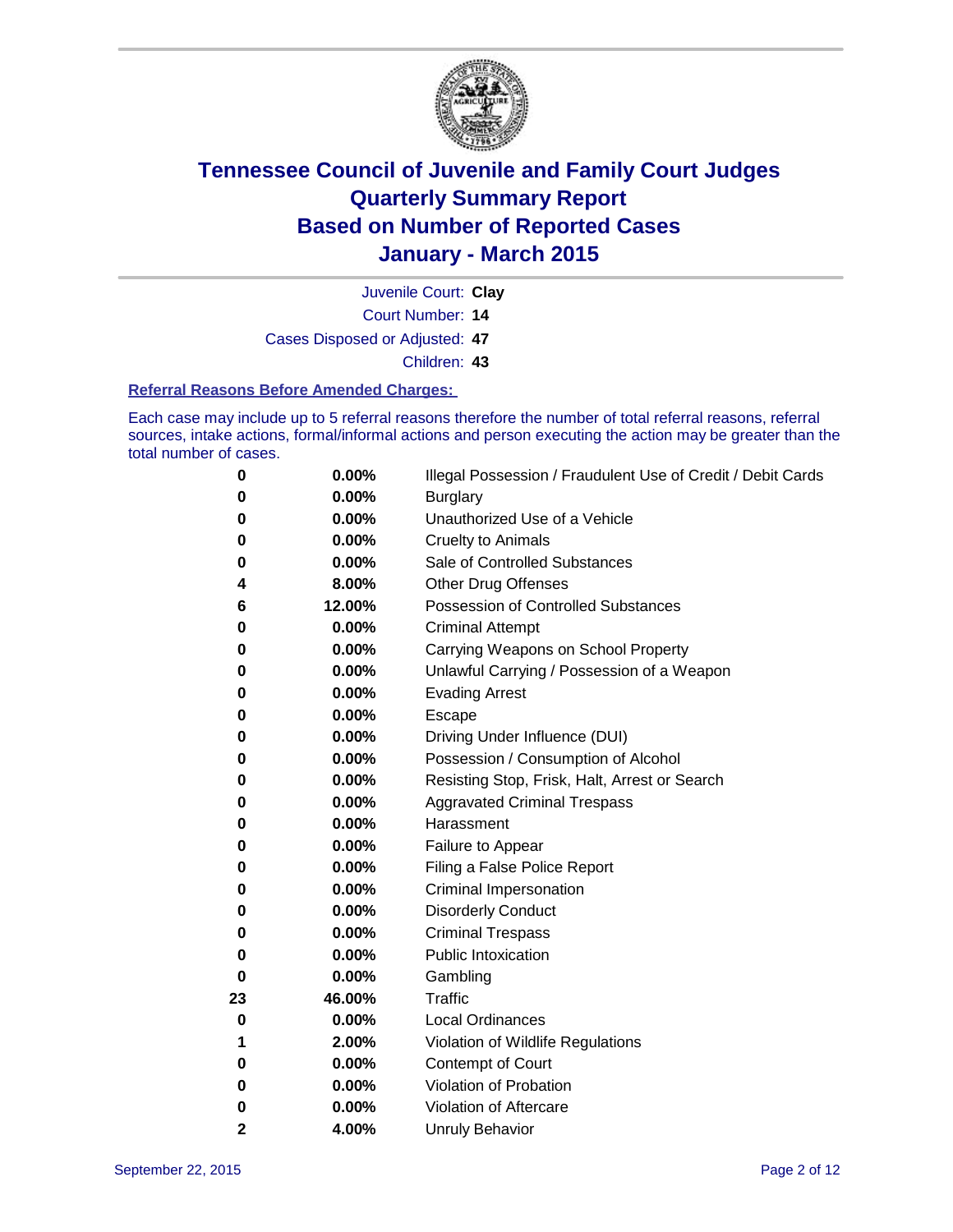

Court Number: **14** Juvenile Court: **Clay** Cases Disposed or Adjusted: **47** Children: **43**

#### **Referral Reasons Before Amended Charges:**

Each case may include up to 5 referral reasons therefore the number of total referral reasons, referral sources, intake actions, formal/informal actions and person executing the action may be greater than the total number of cases.

| 13 | 26.00%   | Truancy                                |
|----|----------|----------------------------------------|
| 0  | 0.00%    | In-State Runaway                       |
| 0  | $0.00\%$ | Out-of-State Runaway                   |
| 0  | 0.00%    | Possession of Tobacco Products         |
| 0  | $0.00\%$ | Violation of a Valid Court Order       |
| 0  | $0.00\%$ | <b>Violation of Curfew</b>             |
| 0  | $0.00\%$ | Sexually Abused Child                  |
| 0  | 0.00%    | <b>Physically Abused Child</b>         |
| 0  | $0.00\%$ | Dependency / Neglect                   |
| 0  | 0.00%    | <b>Termination of Parental Rights</b>  |
| 0  | $0.00\%$ | <b>Violation of Pretrial Diversion</b> |
| 0  | 0.00%    | Violation of Informal Adjustment       |
| 0  | $0.00\%$ | <b>Judicial Review</b>                 |
| 0  | $0.00\%$ | <b>Administrative Review</b>           |
| 0  | $0.00\%$ | <b>Foster Care Review</b>              |
| 0  | 0.00%    | Custody                                |
| 0  | $0.00\%$ | Visitation                             |
| 0  | 0.00%    | Paternity / Legitimation               |
| 0  | 0.00%    | <b>Child Support</b>                   |
| 0  | 0.00%    | <b>Request for Medical Treatment</b>   |
| 0  | 0.00%    | <b>Consent to Marry</b>                |
| 0  | $0.00\%$ | Other                                  |
| 50 | 100.00%  | <b>Total Referrals</b>                 |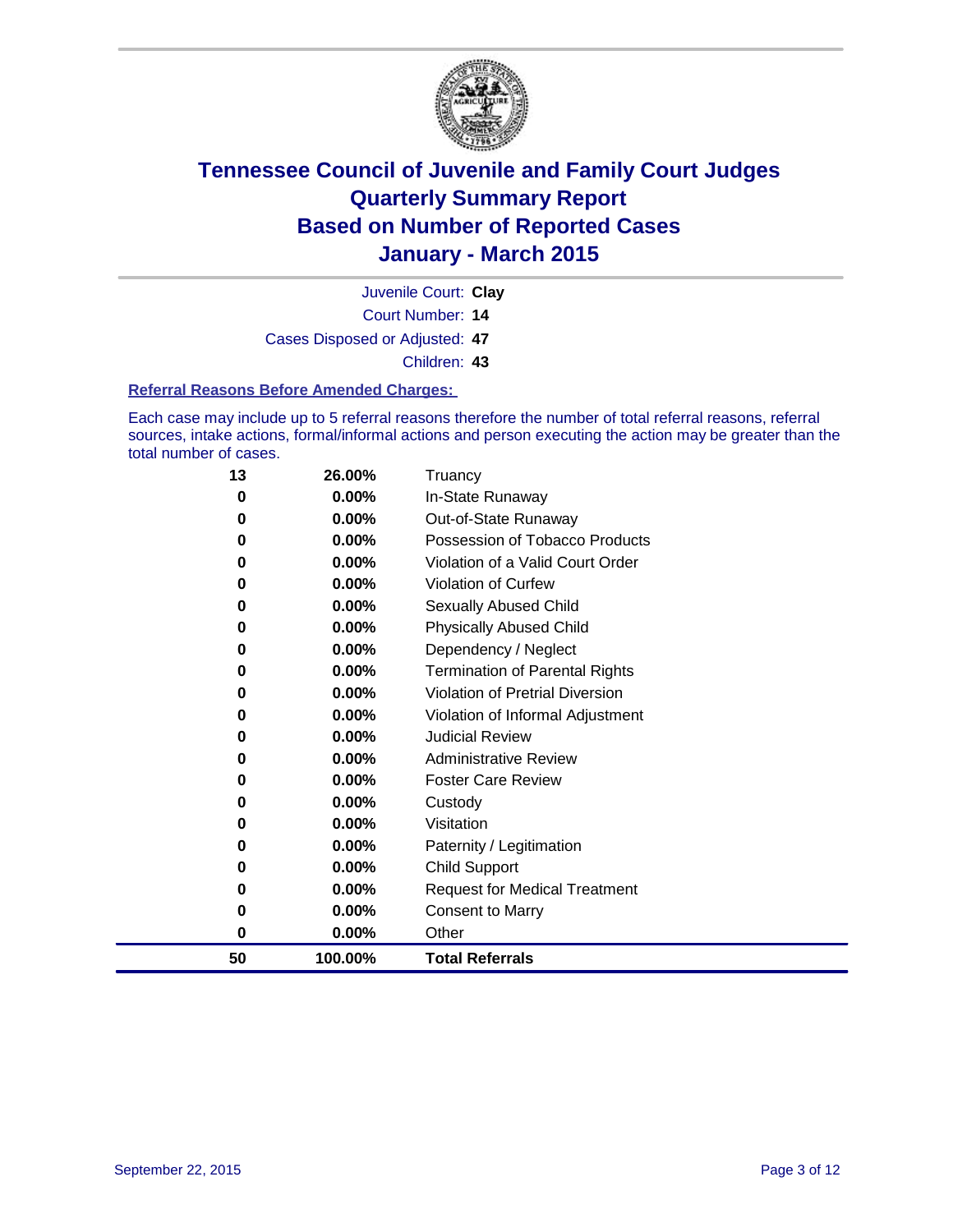

| Juvenile Court: Clay           |  |
|--------------------------------|--|
| Court Number: 14               |  |
| Cases Disposed or Adjusted: 47 |  |
| Children: 43                   |  |
|                                |  |

#### **Referral Sources: 1**

| 50 | 100.00%  | <b>Total Referral Sources</b>     |
|----|----------|-----------------------------------|
| 0  | $0.00\%$ | Other                             |
| 0  | $0.00\%$ | Unknown                           |
| 0  | $0.00\%$ | Hospital                          |
| 0  | $0.00\%$ | Child & Parent                    |
| 0  | 0.00%    | Victim                            |
| 0  | 0.00%    | <b>Other Court</b>                |
| 0  | $0.00\%$ | Social Agency                     |
| 0  | $0.00\%$ | <b>Court Staff</b>                |
| 0  | $0.00\%$ | <b>District Attorney's Office</b> |
| 0  | $0.00\%$ | <b>Other State Department</b>     |
| 0  | $0.00\%$ | <b>DCS</b>                        |
| 0  | 0.00%    | <b>CSA</b>                        |
| 16 | 32.00%   | School                            |
| 0  | 0.00%    | Self                              |
| 0  | $0.00\%$ | Relatives                         |
| 0  | $0.00\%$ | Parents                           |
| 34 | 68.00%   | Law Enforcement                   |

#### **Age of Child at Referral: 2**

| 43           | 100.00%  | <b>Total Child Count</b> |
|--------------|----------|--------------------------|
| $\bf{0}$     | $0.00\%$ | <b>Unknown</b>           |
| 0            | $0.00\%$ | Ages 19 and Over         |
| 18           | 41.86%   | Ages 17 through 18       |
| 14           | 32.56%   | Ages 15 through 16       |
| 7            | 16.28%   | Ages 13 through 14       |
| $\mathbf{2}$ | 4.65%    | Ages 11 through 12       |
| 2            | 4.65%    | Ages 10 and Under        |

<sup>1</sup> If different than number of Referral Reasons (50), verify accuracy of your court's data.

One child could be counted in multiple categories, verify accuracy of your court's data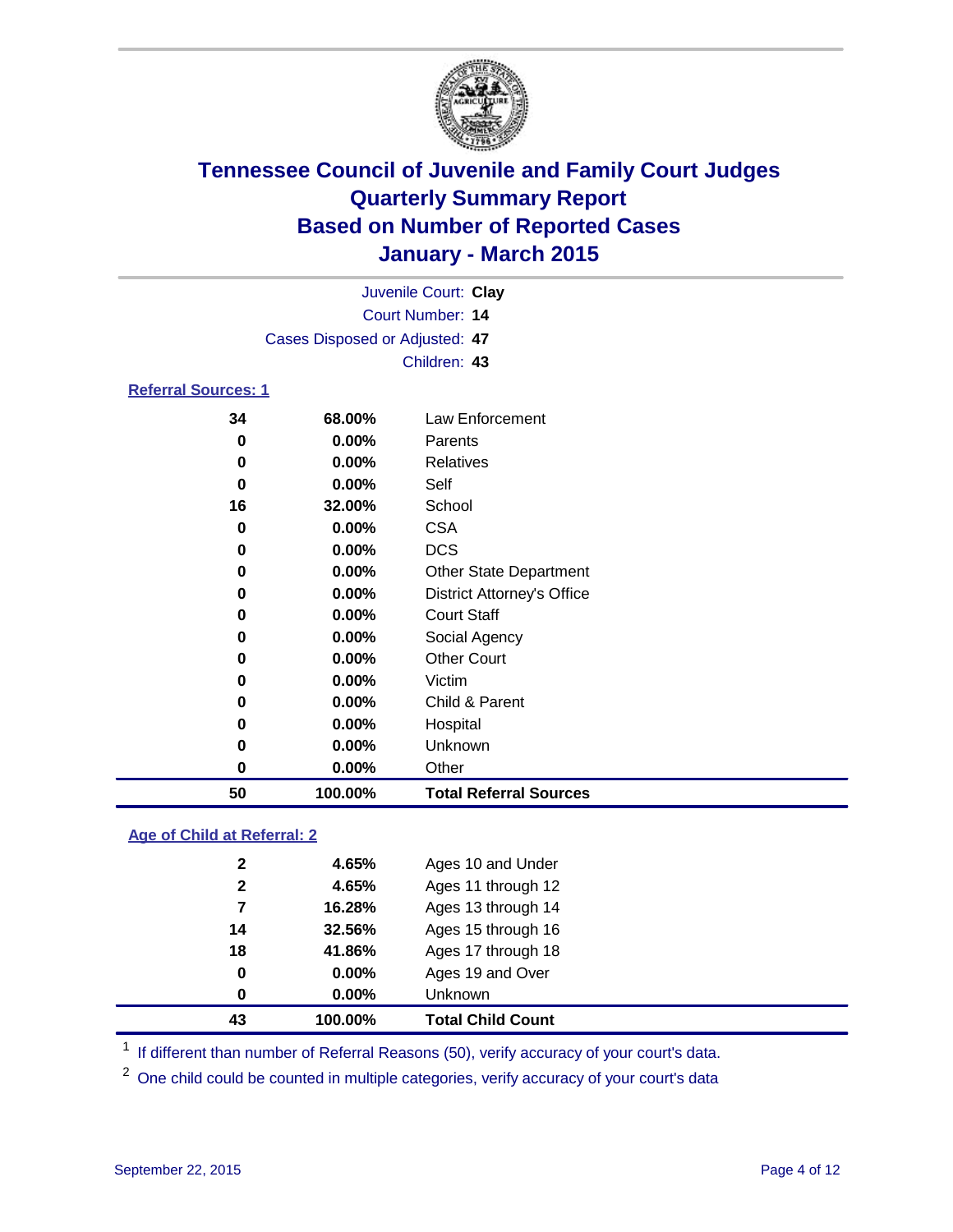

| Juvenile Court: Clay                    |         |                          |  |  |
|-----------------------------------------|---------|--------------------------|--|--|
| Court Number: 14                        |         |                          |  |  |
| Cases Disposed or Adjusted: 47          |         |                          |  |  |
|                                         |         | Children: 43             |  |  |
| Sex of Child: 1                         |         |                          |  |  |
| 28                                      | 65.12%  | Male                     |  |  |
| 15                                      | 34.88%  | Female                   |  |  |
| $\mathbf 0$                             | 0.00%   | Unknown                  |  |  |
| 43                                      | 100.00% | <b>Total Child Count</b> |  |  |
| Race of Child: 1                        |         |                          |  |  |
| 42                                      | 97.67%  | White                    |  |  |
| 1                                       | 2.33%   | African American         |  |  |
| 0                                       | 0.00%   | Native American          |  |  |
| 0                                       | 0.00%   | Asian                    |  |  |
| 0                                       | 0.00%   | Mixed                    |  |  |
| 0                                       | 0.00%   | Unknown                  |  |  |
| 43                                      | 100.00% | <b>Total Child Count</b> |  |  |
| <b>Hispanic Origin: 1</b>               |         |                          |  |  |
| $\bf{0}$                                | 0.00%   | Yes                      |  |  |
| 43                                      | 100.00% | <b>No</b>                |  |  |
| $\mathbf 0$                             | 0.00%   | Unknown                  |  |  |
| 43                                      | 100.00% | <b>Total Child Count</b> |  |  |
| <b>School Enrollment of Children: 1</b> |         |                          |  |  |
| 43                                      | 100.00% | Yes                      |  |  |
| $\bf{0}$                                | 0.00%   | No                       |  |  |
| 0                                       | 0.00%   | Unknown                  |  |  |
| 43                                      | 100.00% | <b>Total Child Count</b> |  |  |

One child could be counted in multiple categories, verify accuracy of your court's data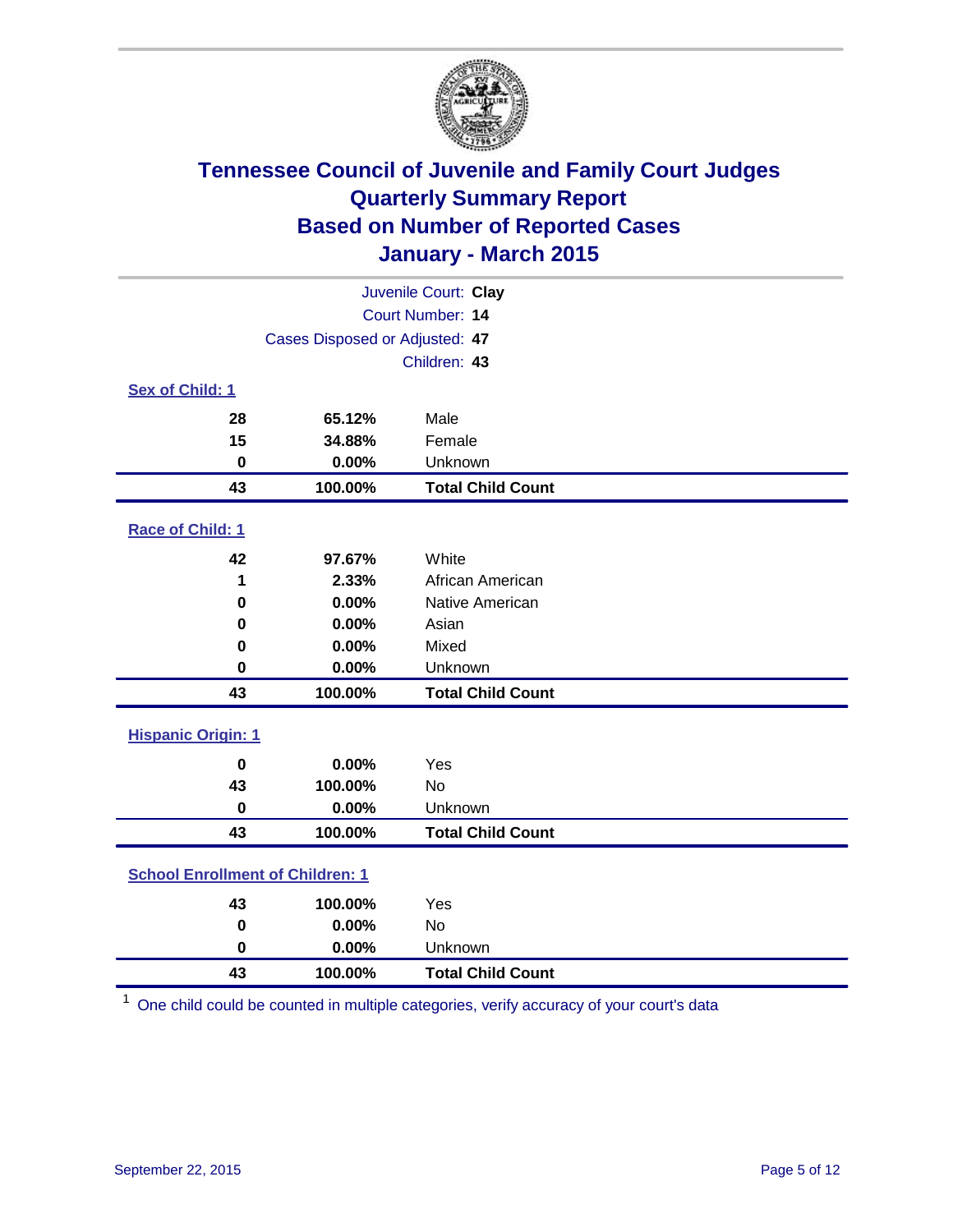

| Juvenile Court: Clay                                      |              |                              |  |  |  |
|-----------------------------------------------------------|--------------|------------------------------|--|--|--|
| Court Number: 14                                          |              |                              |  |  |  |
| Cases Disposed or Adjusted: 47                            |              |                              |  |  |  |
|                                                           | Children: 43 |                              |  |  |  |
| <b>Living Arrangement of Child at Time of Referral: 1</b> |              |                              |  |  |  |
| 19                                                        | 44.19%       | With Both Biological Parents |  |  |  |
| 1                                                         | 2.33%        | With Father and Stepmother   |  |  |  |
| $\mathbf{2}$                                              | 4.65%        | With Mother and Stepfather   |  |  |  |
| 11                                                        | 25.58%       | With Mother                  |  |  |  |
| 4                                                         | 9.30%        | <b>With Father</b>           |  |  |  |
| 3                                                         | 6.98%        | <b>With Relatives</b>        |  |  |  |
| $\overline{2}$                                            | 4.65%        | With Adoptive Parents        |  |  |  |
| 0                                                         | 0.00%        | With Foster Family           |  |  |  |
| 1                                                         | 2.33%        | In a Group Home              |  |  |  |
| 0                                                         | 0.00%        | In a Residential Center      |  |  |  |
| 0                                                         | 0.00%        | In an Institution            |  |  |  |
| 0                                                         | 0.00%        | Independent                  |  |  |  |
| 0                                                         | 0.00%        | Unknown                      |  |  |  |
| $\mathbf 0$                                               | 0.00%        | Other                        |  |  |  |
| 43                                                        | 100.00%      | <b>Total Child Count</b>     |  |  |  |
| <b>Type of Detention: 2</b>                               |              |                              |  |  |  |
| 0                                                         | 0.00%        | Non-Secure Placement         |  |  |  |
| 0                                                         | 0.00%        | Juvenile Detention Facility  |  |  |  |
| 0                                                         | 0.00%        | Jail - Complete Separation   |  |  |  |
| 0                                                         | 0.00%        | Jail - Partial Separation    |  |  |  |
| 0                                                         | 0.00%        | Jail - No Separation         |  |  |  |
| 0                                                         | 0.00%        | <b>Psychiatric Hospital</b>  |  |  |  |
| 0                                                         | 0.00%        | Unknown                      |  |  |  |
| 47                                                        | 100.00%      | Does Not Apply               |  |  |  |
| 0                                                         | 0.00%        | Other                        |  |  |  |
| 47                                                        | 100.00%      | <b>Total Detention Count</b> |  |  |  |

<sup>1</sup> One child could be counted in multiple categories, verify accuracy of your court's data

If different than number of Cases (47) verify accuracy of your court's data.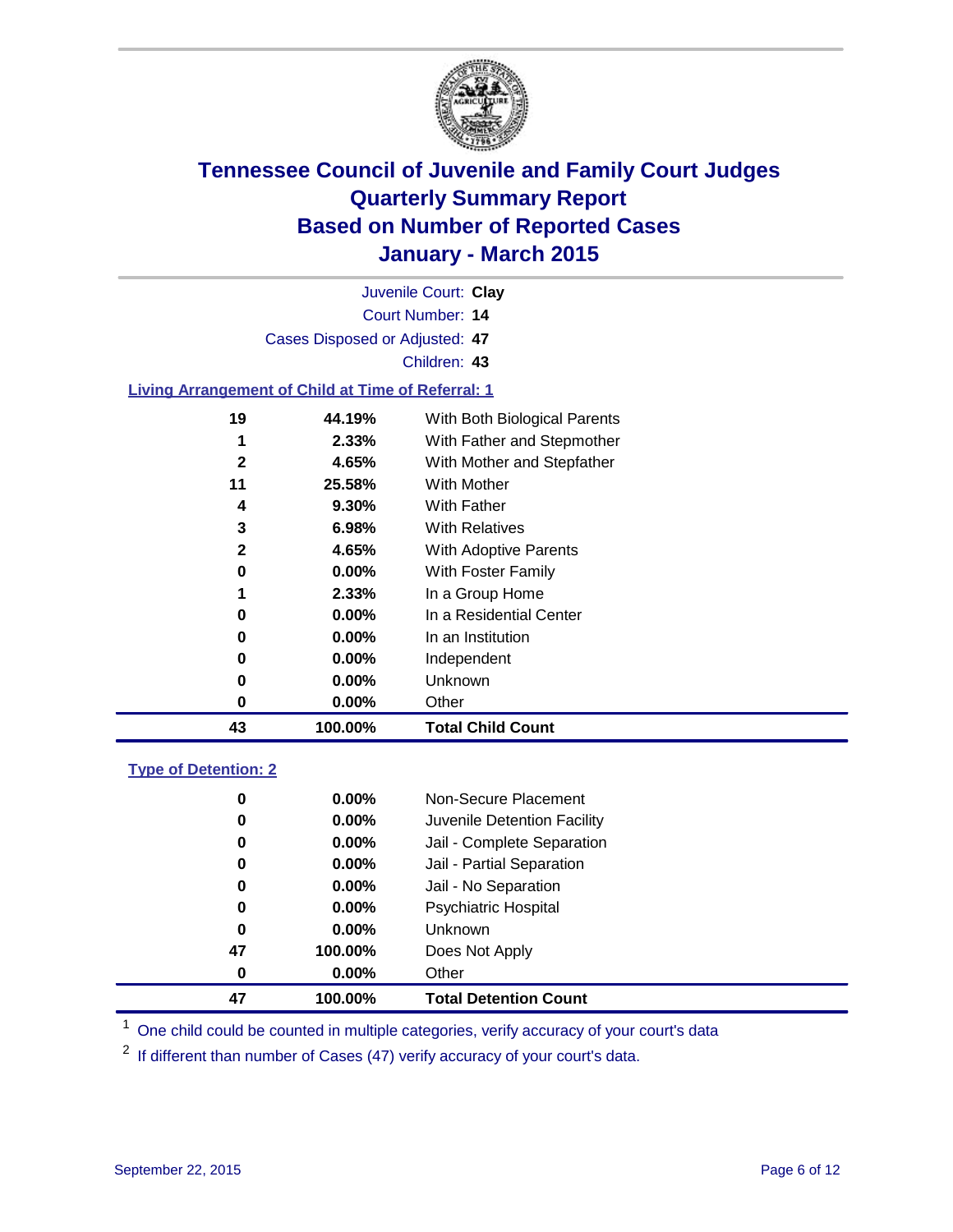

| Juvenile Court: Clay                               |                                |                                      |  |  |  |
|----------------------------------------------------|--------------------------------|--------------------------------------|--|--|--|
|                                                    | <b>Court Number: 14</b>        |                                      |  |  |  |
|                                                    | Cases Disposed or Adjusted: 47 |                                      |  |  |  |
|                                                    |                                | Children: 43                         |  |  |  |
| <b>Placement After Secure Detention Hearing: 1</b> |                                |                                      |  |  |  |
| 0                                                  | 0.00%                          | Returned to Prior Living Arrangement |  |  |  |
| 0                                                  | 0.00%                          | Juvenile Detention Facility          |  |  |  |
| 0                                                  | 0.00%                          | Jail                                 |  |  |  |
| 0                                                  | 0.00%                          | Shelter / Group Home                 |  |  |  |
| 0                                                  | 0.00%                          | <b>Foster Family Home</b>            |  |  |  |
| 0                                                  | 0.00%                          | <b>Psychiatric Hospital</b>          |  |  |  |
| $\bf{0}$                                           | 0.00%                          | Unknown                              |  |  |  |
| 47                                                 | 100.00%                        | Does Not Apply                       |  |  |  |
| 0                                                  | 0.00%                          | Other                                |  |  |  |
|                                                    |                                | <b>Total Placement Count</b>         |  |  |  |
| 47                                                 | 100.00%                        |                                      |  |  |  |
| <b>Intake Actions: 2</b>                           |                                |                                      |  |  |  |
| 23                                                 | 46.00%                         | <b>Petition Filed</b>                |  |  |  |
| $\bf{0}$                                           | 0.00%                          | <b>Motion Filed</b>                  |  |  |  |
| 27                                                 | 54.00%                         | <b>Citation Processed</b>            |  |  |  |
| $\bf{0}$                                           | 0.00%                          | Notification of Paternity Processed  |  |  |  |
| 0                                                  | 0.00%                          | Scheduling of Judicial Review        |  |  |  |
| 0                                                  | 0.00%                          | Scheduling of Administrative Review  |  |  |  |
| 0                                                  | 0.00%                          | Scheduling of Foster Care Review     |  |  |  |
| 0                                                  | 0.00%                          | Unknown                              |  |  |  |
| 0                                                  | 0.00%                          | Does Not Apply                       |  |  |  |

<sup>1</sup> If different than number of Cases (47) verify accuracy of your court's data.

**100.00% Total Intake Count**

<sup>2</sup> If different than number of Referral Reasons (50), verify accuracy of your court's data.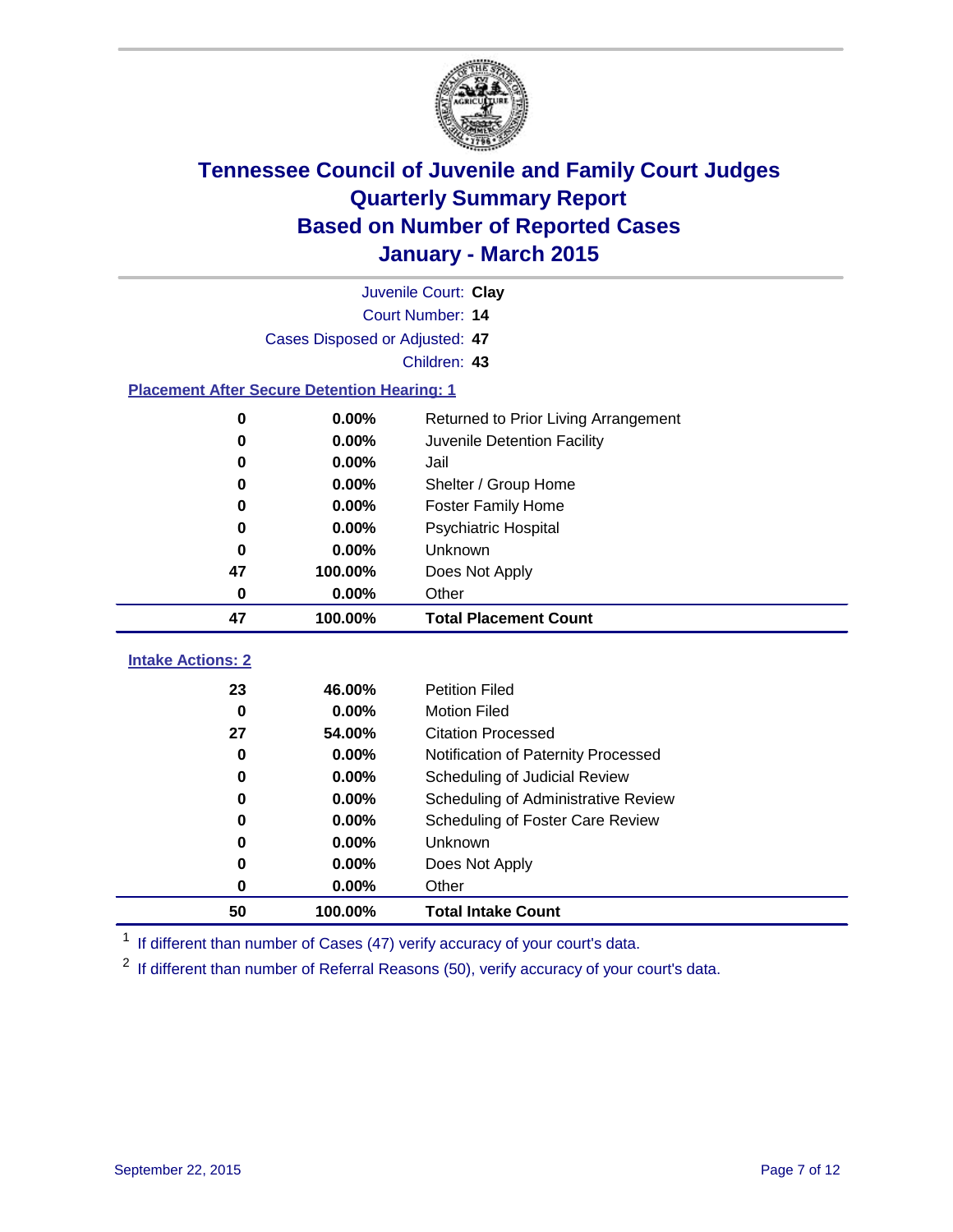

Court Number: **14** Juvenile Court: **Clay** Cases Disposed or Adjusted: **47** Children: **43**

#### **Last Grade Completed by Child: 1**

| 43             | 100.00% | <b>Total Child Count</b> |
|----------------|---------|--------------------------|
| 0              | 0.00%   | Other                    |
| 0              | 0.00%   | Unknown                  |
| 0              | 0.00%   | Never Attended School    |
| 0              | 0.00%   | Graduated                |
| 1              | 2.33%   | <b>GED</b>               |
| 0              | 0.00%   | Non-Graded Special Ed    |
| $\pmb{0}$      | 0.00%   | 12th Grade               |
| 14             | 32.56%  | 11th Grade               |
| $\overline{7}$ | 16.28%  | 10th Grade               |
| 0              | 0.00%   | 9th Grade                |
| 8              | 18.60%  | 9th Grade                |
| 0              | 0.00%   | 8th Grade                |
| 8              | 18.60%  | 8th Grade                |
| 0              | 0.00%   | 7th Grade                |
| $\mathbf 2$    | 4.65%   | 7th Grade                |
| 0              | 0.00%   | 6th Grade                |
| 0              | 0.00%   | 6th Grade                |
| 0              | 0.00%   | 5th Grade                |
| 0              | 0.00%   | 5th Grade                |
| 0              | 0.00%   | 4th Grade                |
| 1              | 2.33%   | 4th Grade                |
| 0              | 0.00%   | 3rd Grade                |
| 0              | 0.00%   | 3rd Grade                |
| 0              | 0.00%   | 2nd Grade                |
| 0              | 0.00%   | 2nd Grade                |
| 0              | 0.00%   | 1st Grade                |
| $\mathbf 2$    | 4.65%   | 1st Grade                |
| $\bf{0}$       | 0.00%   | Kindergarten             |
| 0              | 0.00%   | Preschool                |
| $\pmb{0}$      | 0.00%   | Too Young for School     |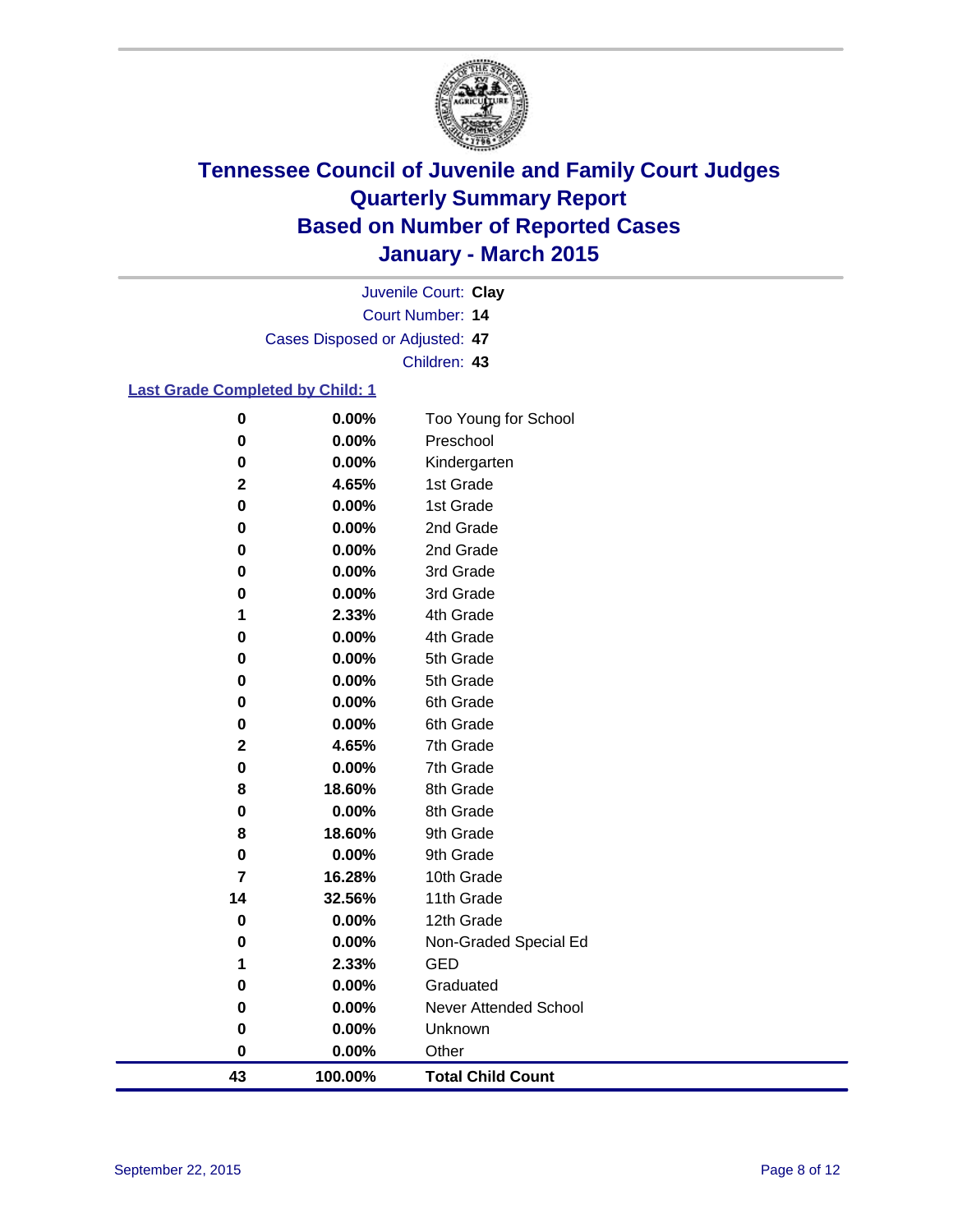

| 43 | 100.00%                                 | <b>Total Child Count</b> |
|----|-----------------------------------------|--------------------------|
|    | 0<br>$0.00\%$                           | Unknown                  |
|    | 38<br>88.37%                            | No                       |
|    | 5<br>11.63%                             | Yes                      |
|    | <b>Enrolled in Special Education: 1</b> |                          |
|    |                                         | Children: 43             |
|    | Cases Disposed or Adjusted: 47          |                          |
|    |                                         | Court Number: 14         |
|    |                                         | Juvenile Court: Clay     |

One child could be counted in multiple categories, verify accuracy of your court's data

| 50<br>0 | 100.00%<br>0.00% | Judge<br>Magistrate       |
|---------|------------------|---------------------------|
| 0       | $0.00\%$         | <b>YSO</b>                |
| 0       | 0.00%            | Other                     |
| 0       | $0.00\%$         | Unknown                   |
| 50      | 100.00%          | <b>Total Action Count</b> |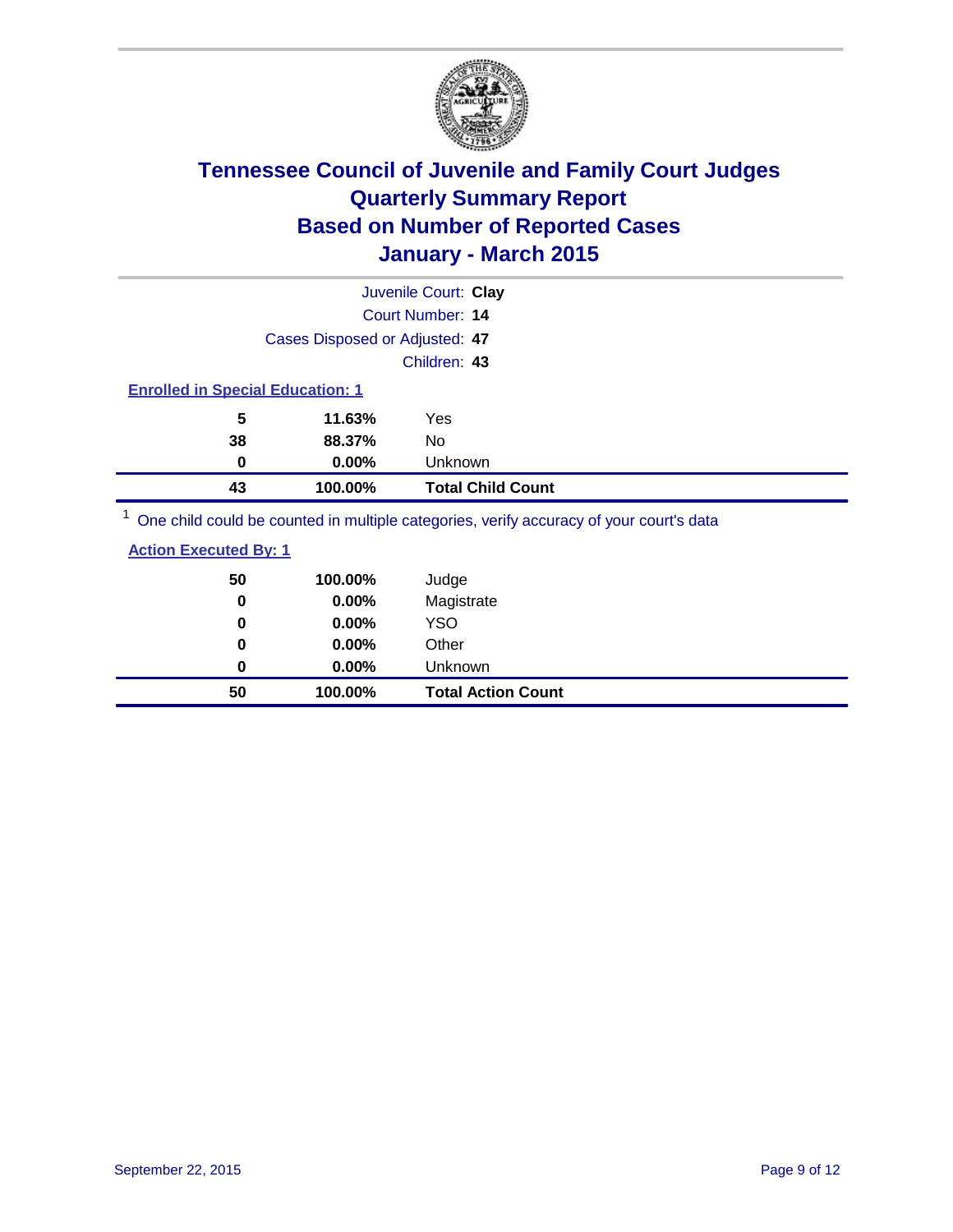

Court Number: **14** Juvenile Court: **Clay** Cases Disposed or Adjusted: **47** Children: **43**

#### **Formal / Informal Actions: 1**

| 16 | 32.00%   | Dismissed                                        |
|----|----------|--------------------------------------------------|
| 0  | $0.00\%$ | Retired / Nolle Prosequi                         |
| 0  | $0.00\%$ | <b>Complaint Substantiated Delinquent</b>        |
| 0  | $0.00\%$ | <b>Complaint Substantiated Status Offender</b>   |
| 0  | $0.00\%$ | <b>Complaint Substantiated Dependent/Neglect</b> |
| 0  | $0.00\%$ | <b>Complaint Substantiated Abused</b>            |
| 0  | $0.00\%$ | <b>Complaint Substantiated Mentally III</b>      |
|    | 2.00%    | Informal Adjustment                              |
| 0  | $0.00\%$ | <b>Pretrial Diversion</b>                        |
| 0  | $0.00\%$ | <b>Transfer to Adult Court Hearing</b>           |
| 0  | $0.00\%$ | Charges Cleared by Transfer to Adult Court       |
|    | 2.00%    | Special Proceeding                               |
| O  | $0.00\%$ | <b>Review Concluded</b>                          |
| 31 | 62.00%   | Case Held Open                                   |
|    | 2.00%    | Other                                            |
| 0  | $0.00\%$ | Unknown                                          |
| 50 | 100.00%  | <b>Total Action Count</b>                        |

<sup>1</sup> If different than number of Referral Reasons (50), verify accuracy of your court's data.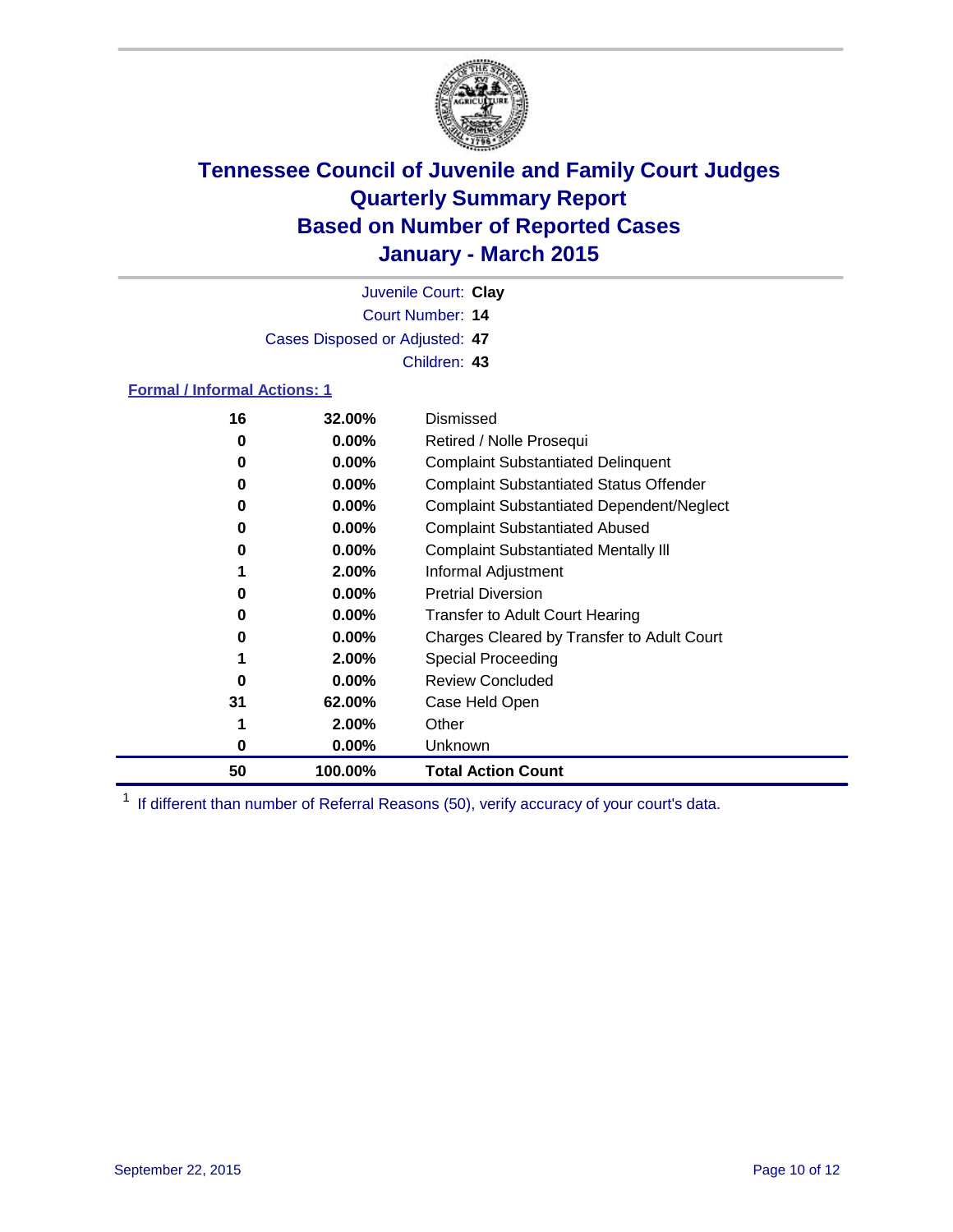

|                       |                                | Juvenile Court: Clay                                  |
|-----------------------|--------------------------------|-------------------------------------------------------|
|                       |                                | Court Number: 14                                      |
|                       | Cases Disposed or Adjusted: 47 |                                                       |
|                       |                                | Children: 43                                          |
| <b>Case Outcomes:</b> |                                | There can be multiple outcomes for one child or case. |
| 16                    | 33.33%                         | <b>Case Dismissed</b>                                 |
| 0                     | 0.00%                          | Case Retired or Nolle Prosequi                        |
| 1                     | 2.08%                          | Warned / Counseled                                    |
| 28                    | 58.33%                         | <b>Held Open For Review</b>                           |
| 0                     | 0.00%                          | Supervision / Probation to Juvenile Court             |
| 0                     | 0.00%                          | <b>Probation to Parents</b>                           |
| 0                     | 0.00%                          | Referral to Another Entity for Supervision / Service  |
| 0                     | 0.00%                          | Referred for Mental Health Counseling                 |
| 0                     | 0.00%                          | Referred for Alcohol and Drug Counseling              |
| 0                     | 0.00%                          | Referred to Alternative School                        |
| 0                     | 0.00%                          | Referred to Private Child Agency                      |
| 0                     | 0.00%                          | Referred to Defensive Driving School                  |
| 0                     | 0.00%                          | Referred to Alcohol Safety School                     |
| 0                     | 0.00%                          | Referred to Juvenile Court Education-Based Program    |
| 0                     | 0.00%                          | Driver's License Held Informally                      |
| 0                     | 0.00%                          | <b>Voluntary Placement with DMHMR</b>                 |
| 0                     | 0.00%                          | <b>Private Mental Health Placement</b>                |
| 0                     | 0.00%                          | <b>Private MR Placement</b>                           |
| 0                     | 0.00%                          | Placement with City/County Agency/Facility            |
| 0                     | 0.00%                          | Placement with Relative / Other Individual            |
| 1                     | 2.08%                          | Fine                                                  |
| 0                     | 0.00%                          | <b>Public Service</b>                                 |
| 0                     | 0.00%                          | Restitution                                           |
| 0                     | 0.00%                          | <b>Runaway Returned</b>                               |
| 0                     | 0.00%                          | No Contact Order                                      |
| 0                     | 0.00%                          | Injunction Other than No Contact Order                |
| 0                     | 0.00%                          | <b>House Arrest</b>                                   |
| 0                     | 0.00%                          | <b>Court Defined Curfew</b>                           |
| 0                     | 0.00%                          | Dismissed from Informal Adjustment                    |
| 0                     | 0.00%                          | Dismissed from Pretrial Diversion                     |
| 0                     | 0.00%                          | Released from Probation                               |
| 0                     | 0.00%                          | <b>Transferred to Adult Court</b>                     |
| 0                     | 0.00%                          | <b>DMHMR Involuntary Commitment</b>                   |
| 0                     | 0.00%                          | <b>DCS Commitment - Determinate</b>                   |